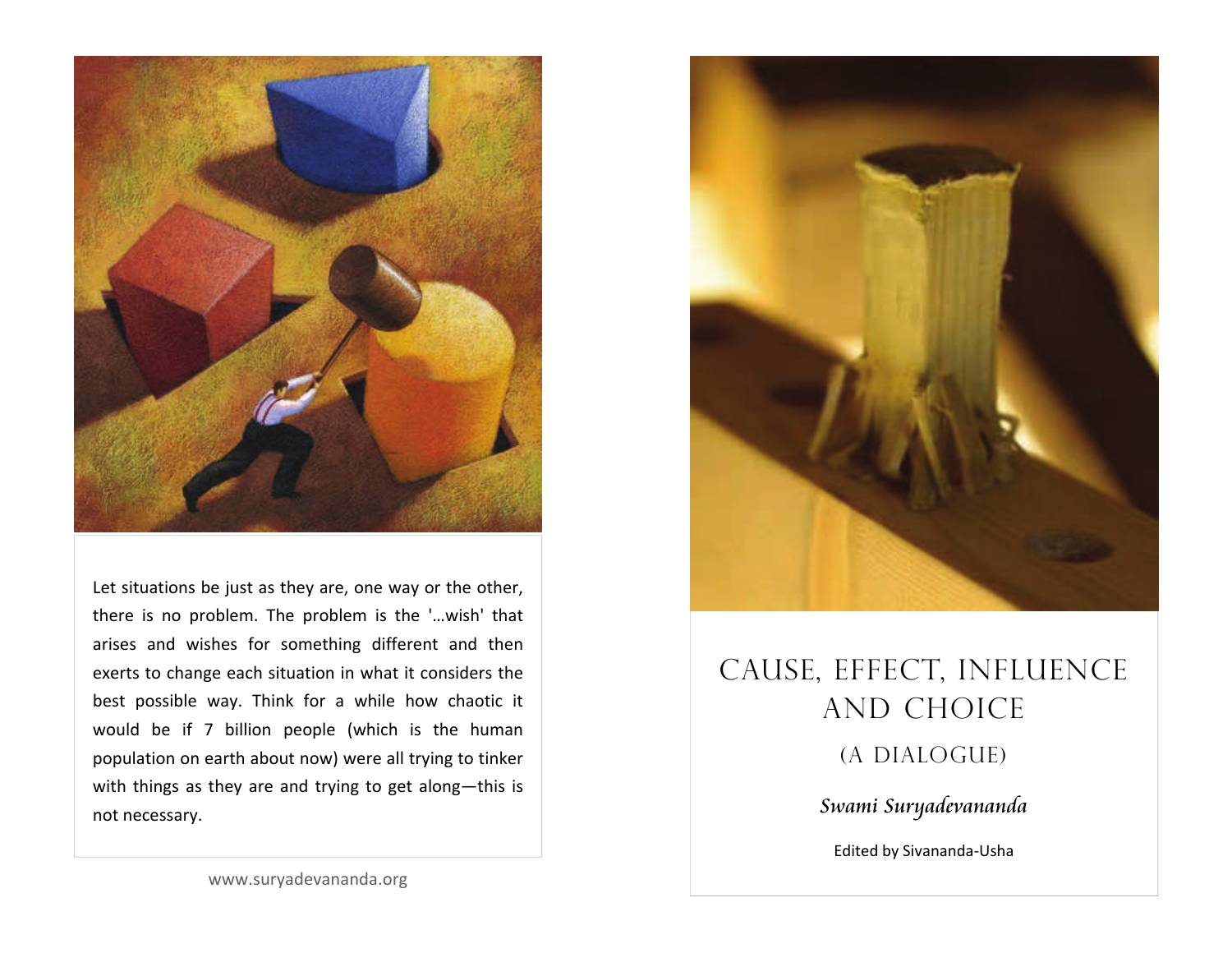# Cause, Effect, Influence and Choice

The effect and influence of each action: thought, feeling, word and deed, is called karma. Whether you believe in rebirth or not is not important, as each action is deeper than the act, and its effects and influences also penetrate deeper than fruition.

# Cause

#### **What are causes?**

We often consider just the physical action and its tangible results but this is looking at things from <sup>a</sup> very shallow perspective. Action starts deeper, at the understanding level, and works its way into the physical level. The effects of action too are experienced at the same levels of action, from the understanding level to the physical level. Since the effects are experienced at the deepest levels of one's being, they impact understanding and this shapes or influences future actions and effects in <sup>a</sup> inner spiral by adding conditioning, or in an outer spiral which does not take on any new conditioning and which loosens existing conditioning.

Let situations be just as they are, one way or the other, there is no problem. The problem is the '…wish' that arises and wishes for something different and then exerts to change each situation in what it considers the best possible way. Think for <sup>a</sup> while how chaotic it would be if 7 billion people (which is the human population on earth about now) were all trying to tinker with things as they are and trying to get along—this is not necessary.

Life does not invite you to change it, but through living expertly invites you to see yourself and bring about <sup>a</sup> complete transformation of being by returning to your own natural state of *being.* This natural state is standing inseparable with all beings and things *inwardly*. It is when this inward recognition of the existing unity becomes natural, all actions that flow from one's being reflect this and there is perfect peace even in the midst of tremendous activity.

What we call karma or fate is the effect and influence of ignorance resulting from heedlessness. If it rains, take an umbrella—what is the difficulty? If it is <sup>a</sup> nice sunny day, dress lightly and enjoy the sunshine. Suffering is an optional feature; it does not come with you and can be dispensed with right now if you wish.

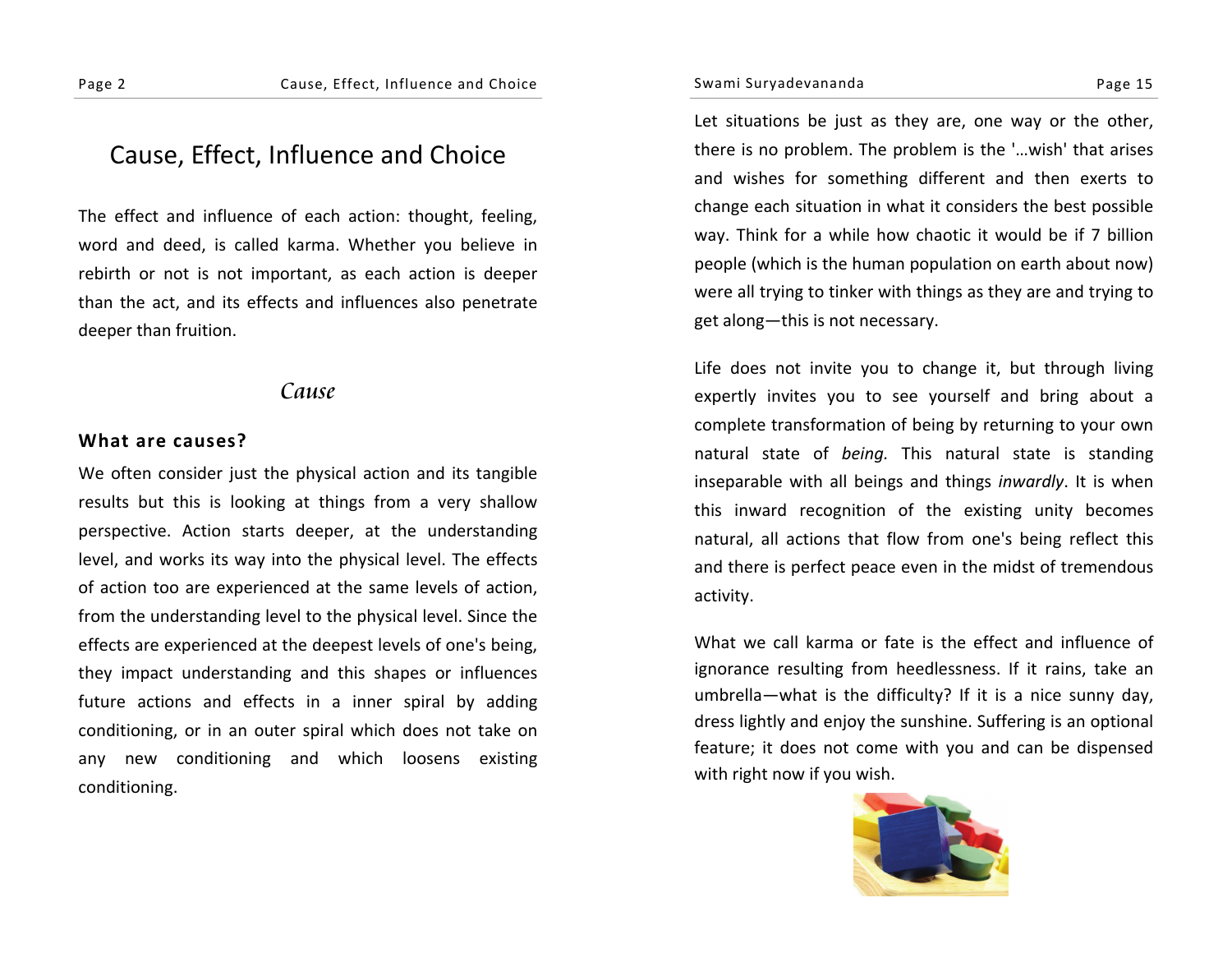clarity. All the 'what if…' worrying is seeing worry and not the situation.

The present moment is never difficult but for conditioning, which not only makes things difficult but is itself the difficulty. Why let it interfere at all? Why give conditioning any importance? What use does it have? Information is useful but notions about things are destructive as they are not and can never be part of any situation—they are notions in the mind, fancies, ideas, habits, preferences likes and dislikes.

We have come to identify the sense of 'being' with these and there is tremendous frustration when the inner world finds little semblance in the outer world, and so we struggle. What we want does not seem to come, and what we don't want seems to be here to stay. You can dispense with this confusion right now if you will only be attentive to what actually is from moment to moment and do what needs to be done—not because of personal gain but because where you find yourself—it is what needs to be done.

### **We make our destiny**

Heedlessness is another word for fate or destiny. When things turn out exactly as 'we wish', we never feel that fate has done something, but when things do not turn out as 'we wish'—oh, it is fate! It must be my destiny!

# **Effect**

### **What are its effects?**

Each action produces *in the performer* <sup>a</sup> double effect: in the inner nature in the form of tendencies—good or bad and as tangible effects or fruition we see as reward or punishment.

**1. Tendencies** (inner effect)**:** All forms of action are forms of expression in some way and are mostly shaped by the core of one's being or understanding. I say mostly because it is not always so—the seeker discovers action, or response to situations, without standing outside them where attention to each situation itself suggests the best response. Let us return to this point later and examine the inner effect of tendencies first.

**2. Fruition** (outer effect)**:** The immediate or near perceptible results of our actions are their fruition.

# Influence

### **What are influences?**

**1. Character** (internal influence)**:** The mind is constantly registering everything perceived and there is no harm in this. But, our perceptions are usually diluted with existing notions and our actions add to the build‐up of these notions or conditioning. Favorable experiences register favorable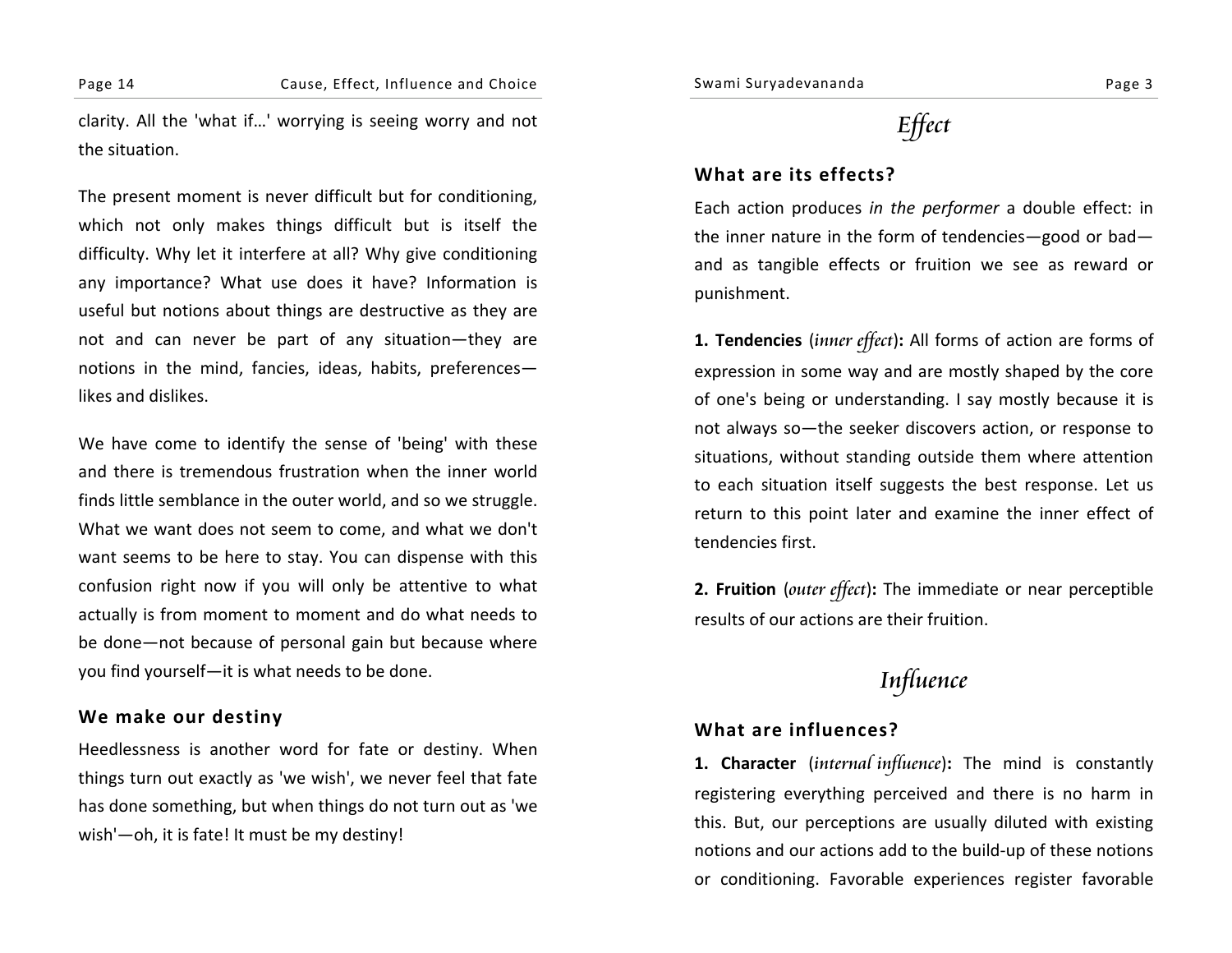Swami Suryadevananda Page 13

#### Page 4 Cause, Effect, Influence and Choice

notions not only about the experience but about the person, thing or situation in experience. Similarly, unfavorable experiences register negative notions or attitudes towards people, things or situations (let us just call it object, as it is objective in reference). These are not part of the object but an 'add‐on' in our mind—something extra.

This build‐up of notions or something extra has nothing to do with the object—it resides in our mind only. Each time the object is encountered physically or remembered mentally, existing notions insist on shaping and conditioning what is encountered so much that we are not seeing the object but only our own perceptions. The more this is repeated and the more we are heedless about the increase in inner coloring—the more conditioning becomes reality, and the object simply an occasion to experience our inner world of notions.

Since existing notions color and condition the object—they are called conditioning. These gain strength by repetition and become habits or automatic responses. The repetition of habits forms character which is more than likely <sup>a</sup> way we will respond to certain things, not because of the thing in itself, but because of an inner build‐up or attitude towards the thing.

For the most part, it is our character or the sum and substance of understanding that responds to life. Life is <sup>a</sup> do it; and if nothing needs to be done, that is what you do do nothing.

Can we do what needs to be done without interference of thought telling you what is in front of you, how you should be doing it, and most eager to take credit for what was done? All this inner chatter is the sapling of suffering that need not be watered by dwelling on it—it will perish by malnutrition. This inner noise has increased by dwelling on it but will perish by dwelling in the present moment—in actually what *is* without getting stuck.

Each situation is eager to leave just as it has come; let it go. If you hold the tail of <sup>a</sup> snake that is slithering away, it will let its displeasure be known to you in its own way—let it go. The 'I' and 'mine' are not part of any situation. We are not only part of each situation, we are one with things—with all things. The trying to stand apart from things causes much confusion and sorrow, as you can never really stand apart no matter how much you try, as apartness does not exist.

### **The present moment**

Everywhere you go and in whatever situation you find yourself—you are not only part of the environment, but one with it. There is no need to anticipate anything, as when it comes, the clarity of observation or attention will itself tell you what needs to be done. Seeing clearly is not different from doing or the natural response when there is inner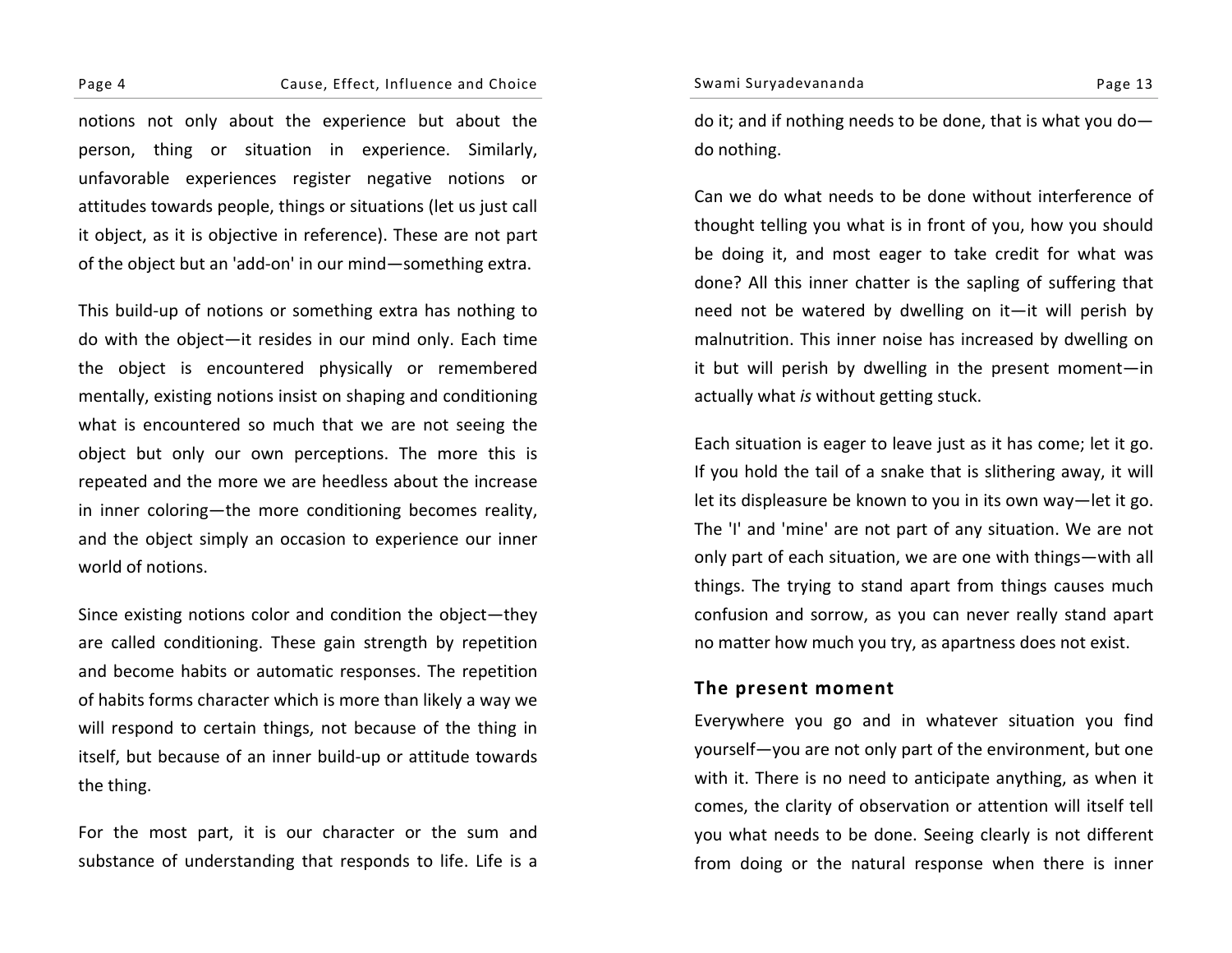# **Standing one with things**

Say some friends have come over to visit. Once they leave, looking at what needs to be done is not different from doing. You see what needs to be put away and it is done. The seeing *is* the doing—they are not different. If you are <sup>a</sup> little under the weather and feel <sup>a</sup> slight fever coming on, you put on some warm clothes, have <sup>a</sup> cup of tea or do what needs to be done. All situations in life are really quite simple if we do not stan d apart from them.

Divisions exists in the mind of the divider—the mind is itself division. This is not to say that the mind is not useful; it is very useful if *it* is used, but mostly *we* are used by the mind. We created habits and now habits create us. This cycle must be stopped if we are to have peace.

Conditioning has assumed entityship and now works overtime, struggling to be you, and it not only fumbles continually but it also generates tremendous confusion between 'being' or who you are and 'notions' or ideas that feel *they* are 'being'. Confusion results when ignorance tries to live life. How much sorrow and pain it brings.

# **Break the cycle now**

Whatever happens, happens on your watch—be watchful, vigilant. Don't just look, actually see what is in front of you each moment afresh—because each moment *is* fresh—and see what needs to be done. If something needs to be done,

continuous sequence of action and so heedless action is action based on conditioning and not 'what is actually there in front of us'—and heedlessness adds to existing conditioning or creates new conditioning. The inner effect of each heedless act deposits <sup>a</sup> build‐up of conditioning in the arteries of understanding, shaping our character which responds to life.

**Action to impression:** It is natural for each action to simply register an impression which is <sup>a</sup> harmless, perhaps useful, image of the object. There is no harm in this at all.

**Impression to tendency:** In heedlessness, values are seen in the object that are not part of the object and infused into the impression gathered, making it <sup>a</sup> tendency.

**Tendency to habit:** Each time <sup>a</sup> tendency is repeated, the mind is dulled, as awareness is lost—being that inner notions or conditioning is seen as real—not the thing in itself or exactly what is there. When tendency becomes an auto‐response, it is called habit.

**Habit to character:** The sum of all habits is the substance of one's character—not the artificial behavior one displays to the world, but the actual inner stuff and substance of notions. Character is not something set in stone; it was given shape one way by heedlessness and repetition, but it can be changed if one has awakened to the seriousness of damage caused and causable.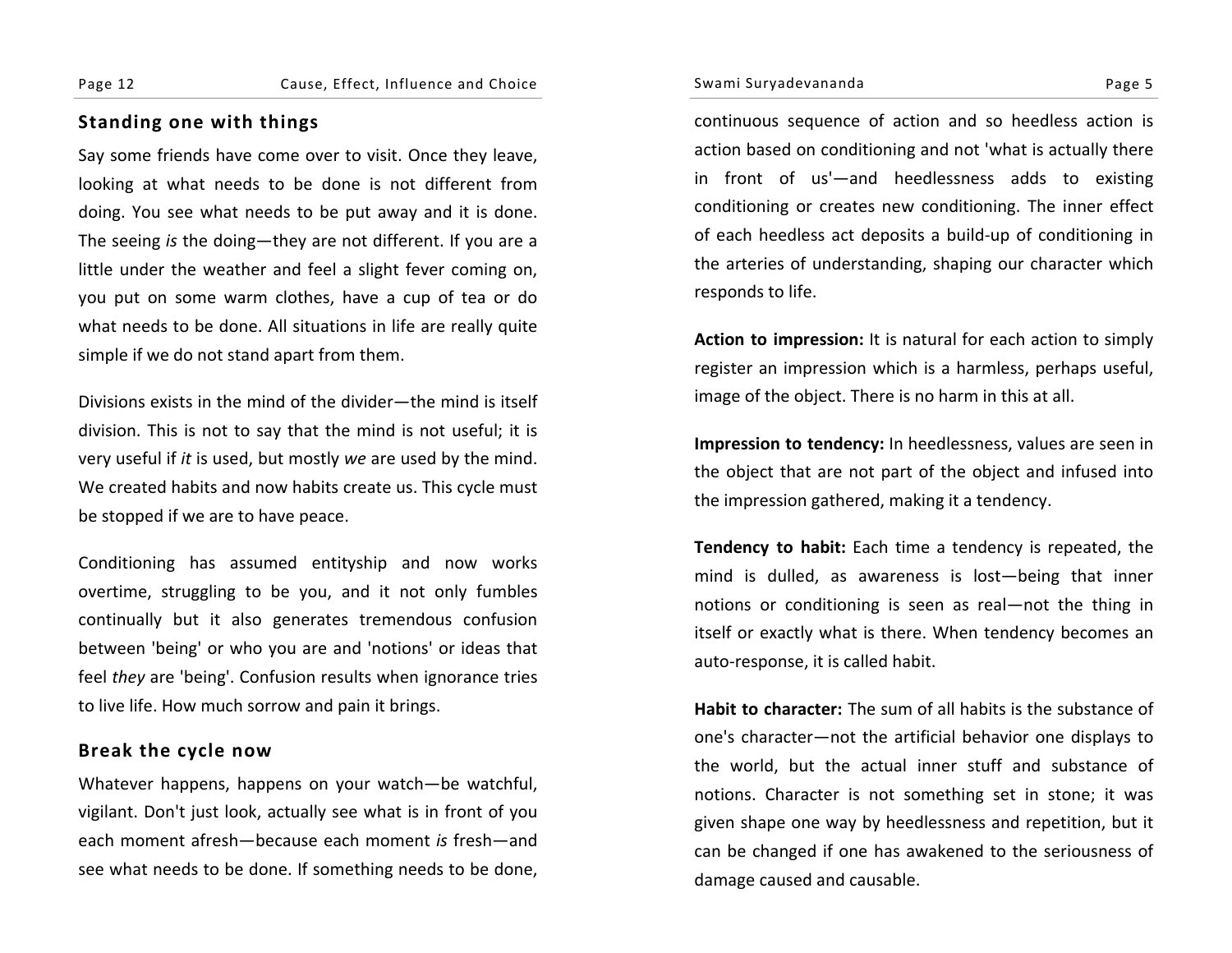Page 6 Cause, Effect, Influence and Choice

**Character to destiny:** Our character not only shapes our destiny—it *is* our destiny by its influence on our moment to moment expressions and resulting experience.

2. Fate (*external influence*): Fate is a set of conditions which comes about at <sup>a</sup> later time but has for its cause—actions inthe past. Let's look at this in <sup>a</sup> practical way. You keep thinking about buying something but refrain from it in the present in some way or the other. Perhaps you cannot afford it now or just don't have the time to look into it further. You are still thinking about having it and this inward ideation keeps building up till buying it is not really <sup>a</sup> choice when either the self‐created pressure builds or the situation allows buying it.

Fate is not caused by any external agency and external agencies, whoever they be cannot alter what has come or will come. With each thought, feeling, word and deed we are summoning conditions for experience—each expression summons experience. You are the architect of your destiny and shaper of your fate.

# Bringing it Together

**Perception to impression:** Life is action and each act registers an impression. These impressions are harmless if they are just impressions, but we heedlessly interfere with life by seeing some value in the object of experience that is

Swami Suryadevananda Page <sup>11</sup>

about.

### **See what is actually there**

Can we not look at every situation to find out what it actually is without interference of this 'something else'? To look to discover what it is with <sup>a</sup> the clarity of perception free of thought or direct perception will itself summon the right response from you. Children play <sup>a</sup> game with pegs and holes; they look at the holes which are of different shapes and push through them with the peg of identical shape—it is not different. Doctors look at the patient, his vitals and charts and the treatment at once becomes quite clear to them. Firemen look at the type of fire and the way to deal with it at once becomes clear.

To see things as they are requires our fullest attention, as through this attention is seen the rise of conditioning and its attempt to interfere with perception by coloring it, and through action by the prioritizing of self‐interests as being the only way. The inner intelligence is fully roused as the need to 'see' the real—the actual situation (without any coloring) and the vehement attempt of thought interference—and it is this challenge which awakens the inner intelligence so that one may see. The clarity of seeing makes the best response effortless. When there is clarity in perception, there is clarity in response, and never is any inner wobbling felt.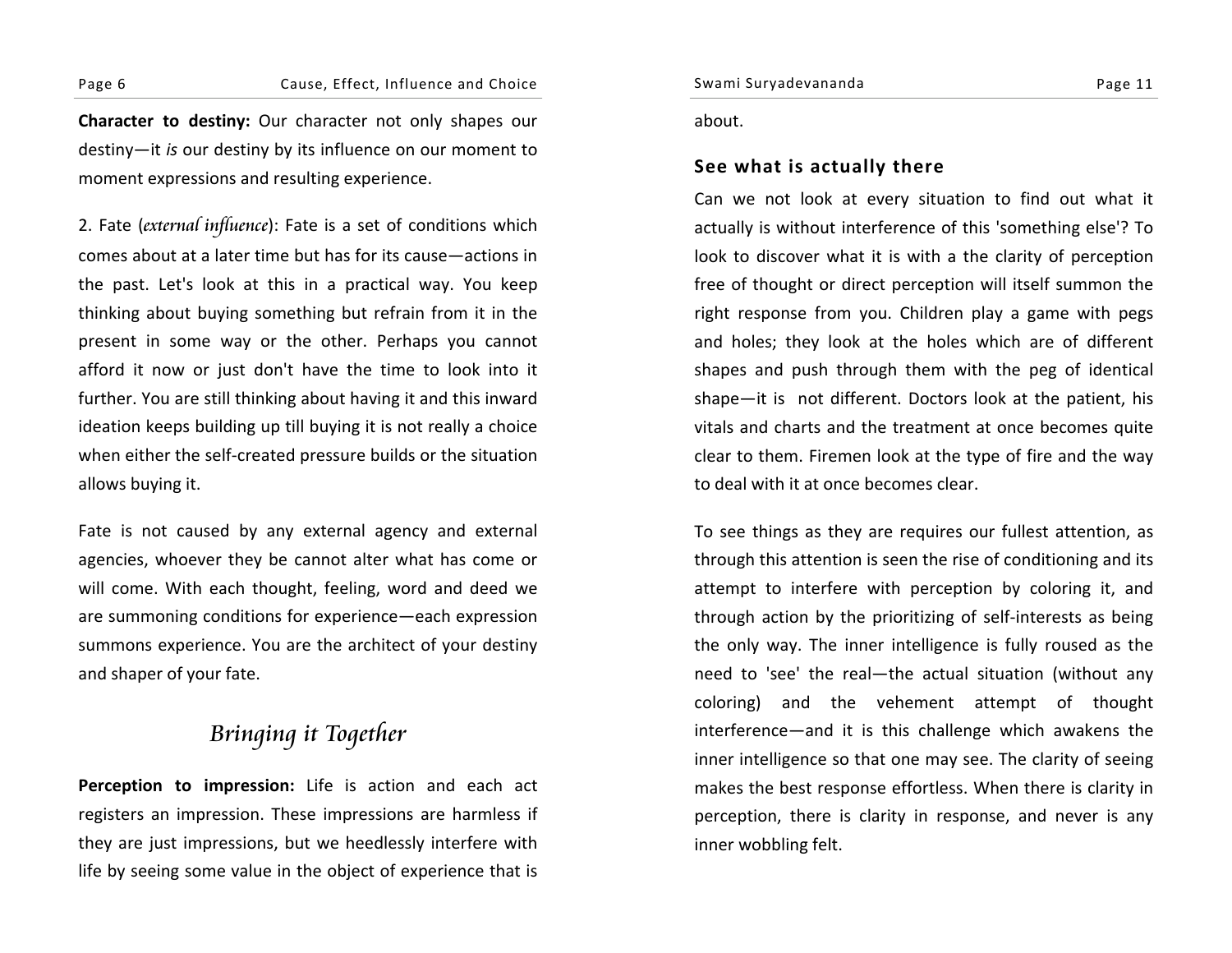standing outside it? To put our interests first, we have to stand outside things and deny the existing unity.

We never really *see* the situation and hence we can never be clear about the best response. In putting our interests or a certain group to which we feel we belong 'first', we see our interests or feelings which are notions in our minds only. The inner intelligence will not face untruth—thought! This inner intelligence will only face reality—that which actually *is*, and as long as we attempt to come up with <sup>a</sup> course of action based upon thought, it has to be made by thought only and therefore is conditioned—limited.

No matter how sophisticated the action, if it is based on personal interests, which is thought, it can only be answered by thought—thought looking within itself to only take care of its interests; and since thought is always of the past, and is therefore old—results can only be acceptable at best.

## **Forget my interests?**

Since 'my' is <sup>a</sup> notion, its interests must be notions, too, and never a part of what actually *is*. Since these notions exist only in the mind entertaining them, they create the impressions we spoke about earlier as being their home. These impressions become tendencies, habits, character and destiny. One error creates several errors till at last we experience it as fate or destiny—the conditions that come

not part of the object. This is just <sup>a</sup> certain feeling we have about the object. If it were part of the object, you, me and others would see the same value but we don't.

**Impression to tendency:** Impressions infused with the 'something extra' or values seen in it become the object and it is these 'extra something' that we long for or try to avoid—never the object as it is. These are our tendencies or the way we tend to feel, though it is never about the thing in itself—it is always about our own feeling. A tendency is <sup>a</sup> feeling in the present about <sup>a</sup> feeling in the past, and the content of this feeling is thought. So, we are thinking about thought while we feel we are thinking of someone, something or <sup>a</sup> condition.

**Tendency to habit:** When we continue to visit or dwell on tendencies (never the object, always the tendencies), we form deeper groves in the mind and these become habits. The strength of habit is the amount of 'ourselves' that we have invested in it. Habits are ourselves only, and that is why they seem hard to overcome.

**Habits to character:** The sum of all habits forms our character or internal make‐up. Character is what responds to life—strengthening old habits, making new ones or seeing the danger in any habit—and tries to find <sup>a</sup> way to live that does not take on any new conditioning, and gets rid of existing conditioning.